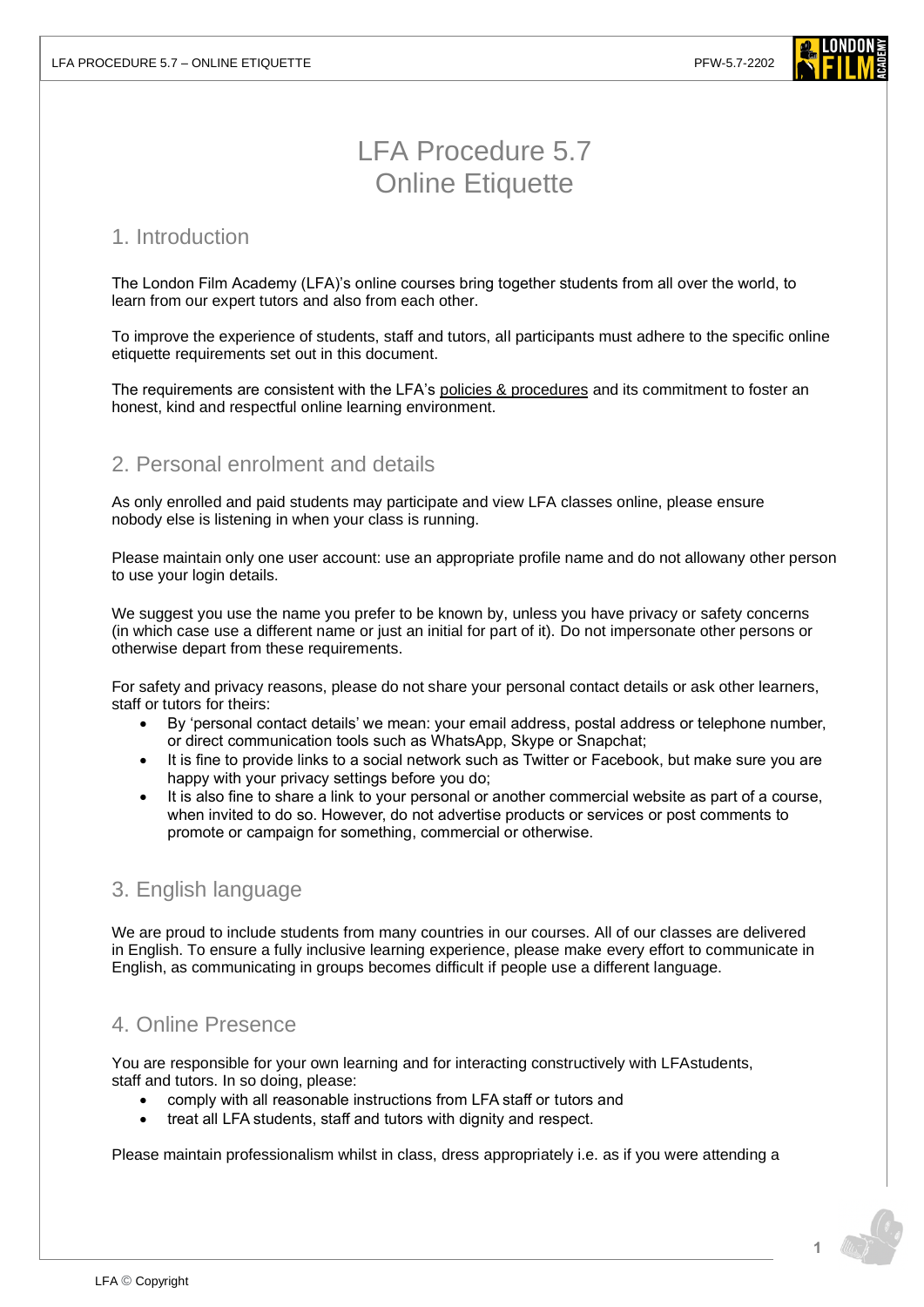

lesson at the LFA building, and maintain proper conduct throughout.

Please also ensure you do not share anything inappropriate on screen, including in the background (actual or artificial screen backgrounds that may distract, disturb or offend). Please give your online course full attention while it is running and help others do the same:

- Do not focus on other tasks, emails or devices other than for course-related tasks;
- Turn off your microphone if not talking to minimise external noise distraction;
- Participate using the 'gallery view' during class so focus can be maintained on class discussions and participants have sight of one another.

#### 5. Screenshots and recordings

The online courses operate under the Chatham House Rule: participants are free to use information received, but neither the identity, the affiliation of the speaker(s) or those of any other participant may be revealed outside the discussion and class environment.

It follows that the classes are not recorded. Therefore, please do not:

- make a recording: this could infringe copyright and lead to legal proceedings;
- take screenshots of other students or the tutors; or
- take screenshots of course materials or resources without the tutor's prior permission.

### 6. Feedback and staying on topic

When offering feedback, remember:

- to remain supportive and constructive; and
- to focus on how you can help the recipient using positive language.

Please avoid comments that are not related to the overall subject of the online class or to the subjectmatter being discussed. It is natural for conversations to drift, but completely unrelated comments can be disruptive and frustrating for tutors and other students.

Do share answers when your tutor invites you to do so, but if there's a story as part of the course, please don't share 'spoilers'!

# 7. Respecting others

The LFA seeks to embed an inclusive learning environment and your online class will be shared with people of different ages, nationalities, religions, cultures and backgrounds.

Communicating from a distance can lead to misunderstandings: please give others the benefit of the doubt. Be kind and make sure you are respectful at all times:

- Do not use, post or share words or content that is defamatory, offensive or inflammatory. This includes language, names or content that is sexist, racist, homophobic, transphobic, antisemitic, Islamophobic, sexually explicit, abusive, contains swearing or otherwise likely to cause offence;
- Do not participate in, condone or encourage unlawful or potentially harmful activity. This includes breach of copyright, defamation, corruption or contempt of court;
- If you disagree with someone, discuss their ideas rather than criticise or attack them personally;
- If you feel unable to resolve differences with someone, stop communicating with them. If disagreements upset others or disrupt the class, you may be asked to leave.

The LFA reserves the right to remove postings that contravene the above prohibitions.